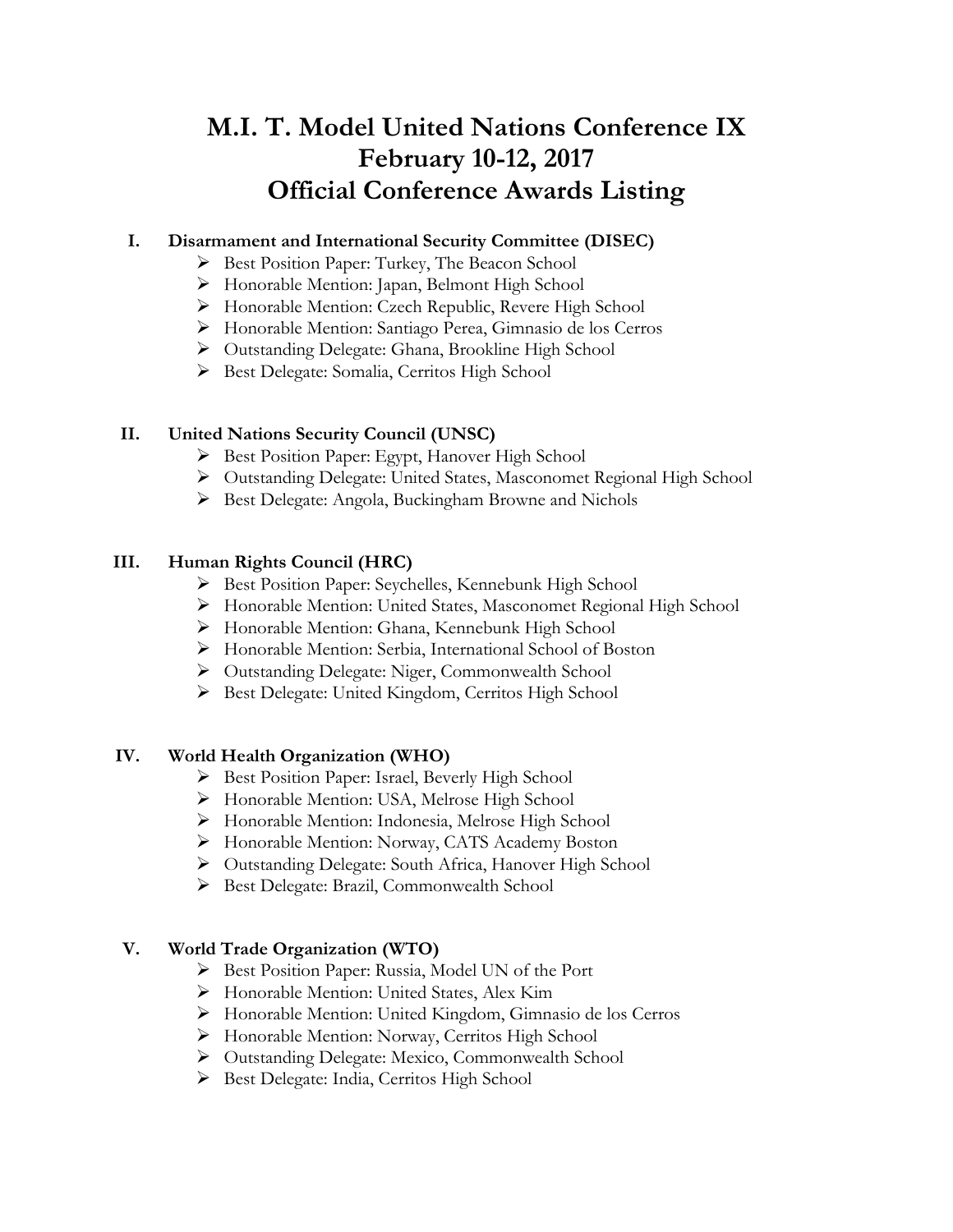#### **VI. Economic and Social Council (ECOSOC)**

- Ø Best Position Paper: Nicaragua, Hamilton Wenham Regional High School
- Ø Honorable Mention: Russia, Cerritos High School
- Ø Honorable Mention: Vanuatu, Brookline High School
- Ø Honorable Mention: Paraguay, Cerritos High School
- Ø Outstanding Delegate: Nauru, Belmont High School
- Ø Best Delegate: China, Brookline High School

#### **VII. International Monetary Fund (IMF)**

- Ø Best Position Paper: Saudi Arabia, Cerritos High School
- Ø Honorable Mention: Singapore, Gimnasio de los Cerros
- Ø Honorable Mention: Czech Republic, Beverly High School
- Ø Honorable Mention: Tunisia, Buckingham Browne and Nichols
- Ø Outstanding Delegate: Qatar, Brookline High School
- Ø Best Delegate: United States, Newton North High School

#### **VIII. European Union**

- Ø Best Position Paper: Portugal, Kennebunk High School
- Ø Honorable Mention: Montenegro, Newman School
- Ø Honorable Mention: Belgium, Sachin Meier
- Ø Outstanding Delegate: Italy, Gimnasio de Los Cerros
- Ø Best Delegate: Ireland, West Morris Mendham High School

#### **IX. International Atomic and Energy Agency (IAEA)**

- Ø Best Position Paper: Brazil, Masconomet Regional High School
- Ø Honorable Mention: Dominica, Commonwealth School
- Ø Honorable Mention: Iran, Kennebunk High School
- Ø Honorable Mention: Cape Verde, Cerritos High School
- Ø Outstanding Delegate: Russia, Commonwealth School
- Ø Best Delegate: Nauru, Brookline High School

#### **X. Futuristic Committee**

- Ø Best Position Paper: El Salvador, ASDAN China
- Ø Honorable Mention: Costa Rica, Belmont High School
- Ø Honorable Mention: Honduras, International School of Boston
- Ø Honorable Mention: Panama, Belmont High School
- Ø Outstanding Delegate: Italy, Newton North High School
- Ø Best Delegate: Belize, Buckingham Browne and Nichols